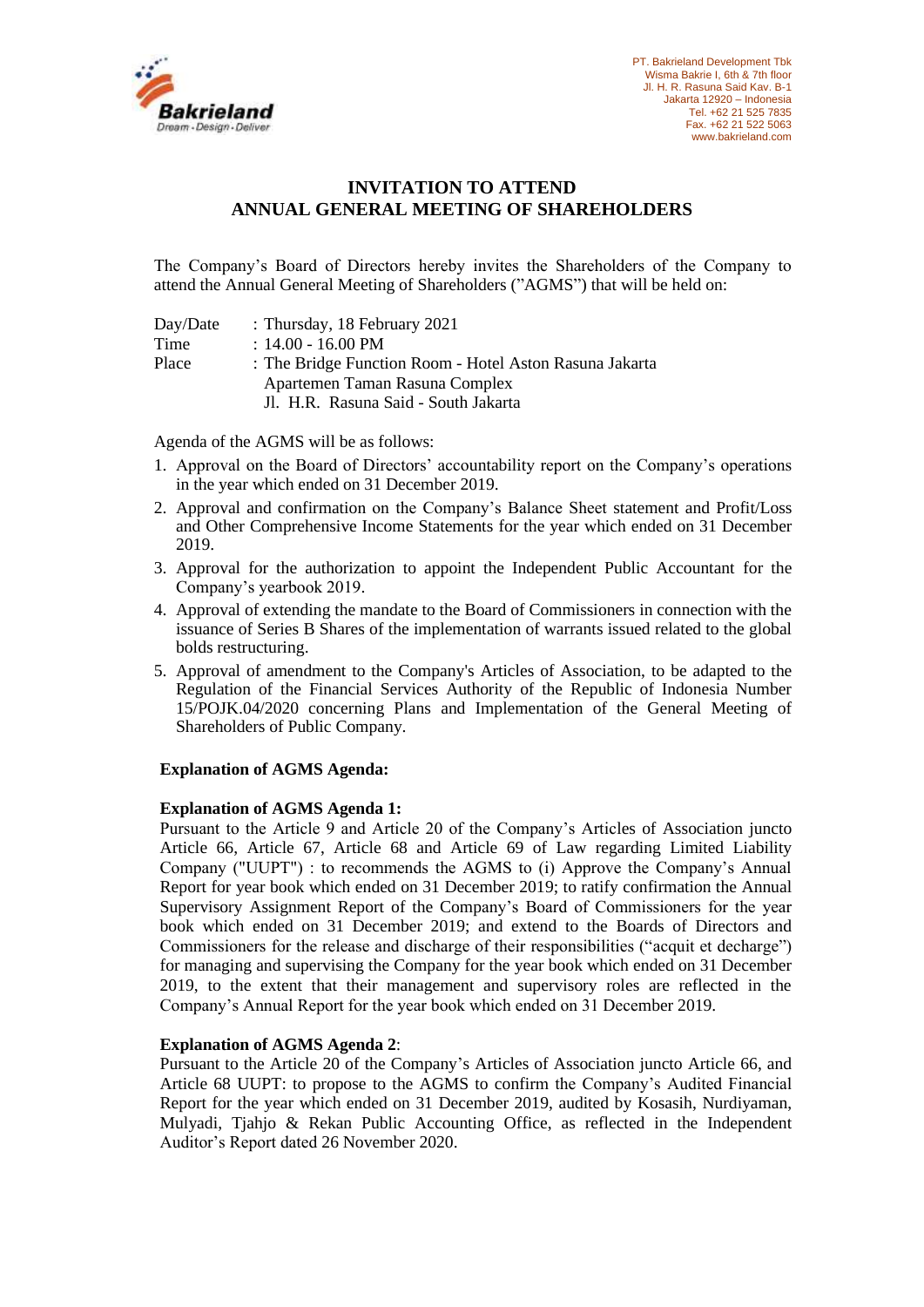

### **Explanation of AGMS Agenda 3:**

Pursuant to the Article UUPT and to the Financial Services Authority Regulation to propose to the AGMS to authorize the Company's Board of Commissioners on the recommendation of the Audit Committee's suggestionto appoint an Independent Public Accountant Firm registered with the Financial Services Authority to conduct an audit to the Company's financial statements for the financial year 2020 and other periods in the 2020 financial year, as well as giving authority to the Board of Directors of the Company to determine the honorarium for the Public Accountant and its requirements.

### **Explanation of AGMS Agenda 4**:

The Extraordinary AGMS dated on January 17<sup>th</sup>, 2018, mandated the Board of Commissioners to issue shares in portepel in the event that the warrants were exercised under Article 41 of the Company Law can only be granted for a maximum period of 1 (one) year. Based on the resolution of the Extraordinary AGMS, the mandate can be renewed until all shares are exercised or until the expiration of 4 (four) years (whichever occurs first) so that with these provisions it is necessary to extend the mandate for a maximum period of 1 (one) year from the closing of the Meeting.

# **Explanation of AGMS Agenda 5**:

In line with implementing the Financial Services Authority of the Republic of Indonesia number 15/POJK.04/2020 regulation concerning the Plan and Implementation of the General Meeting of Shareholders of Public Companies, the Company is required to make adjustments to the Articles of Association of the Company.

### **Notes:**

- 1. Only Shareholders whose names are recorded in the Company's Register of Shareholders on 26 January 2021 until 16:00 PM, will be entitled to attend or be represented at the AGMS.
- 2. For health reasons and in order to controlg and prevent the spread of COVID-19, the Company does not provide food and beverages, goody bag products/souvenirs, and does not provide meeting materials in physical form to shareholders and shareholders' proxies who are present at the AGMS.
- 3. Shareholders that are unable to attend the AGMS may be represented by their Proxies by virtue of valid power of attorney which can be obtained from the Company's Head Office, provided that the Board of Directors, the Board of Commissioners and/or employees of the Company may not act as Proxies of the Shareholders at the AGMS.
- 4. As a measure to prevent the spread of COVID-19 and to support the Government's efforts to break the chain of the spread of COVID-19, the Company established procedures for holding AGMS by still referring to the Government's policies, as follows:

### **4.1.** Authorization Mechanism:

4.1.1. The Company appealed to the Shareholders of the Company who are entitled to attend the Meeting to give the Power of Attorney electronically to the representatives of the Company's Securities Administration Bureau ("Company Registrar"), namely PT Sinartama Gunita as the party appointed by the Company as Independent Proxy through eASY.KSEI at link [https://akses.ksei.co.id](https://akses.ksei.co.id/) provided by the Indonesian Central Securities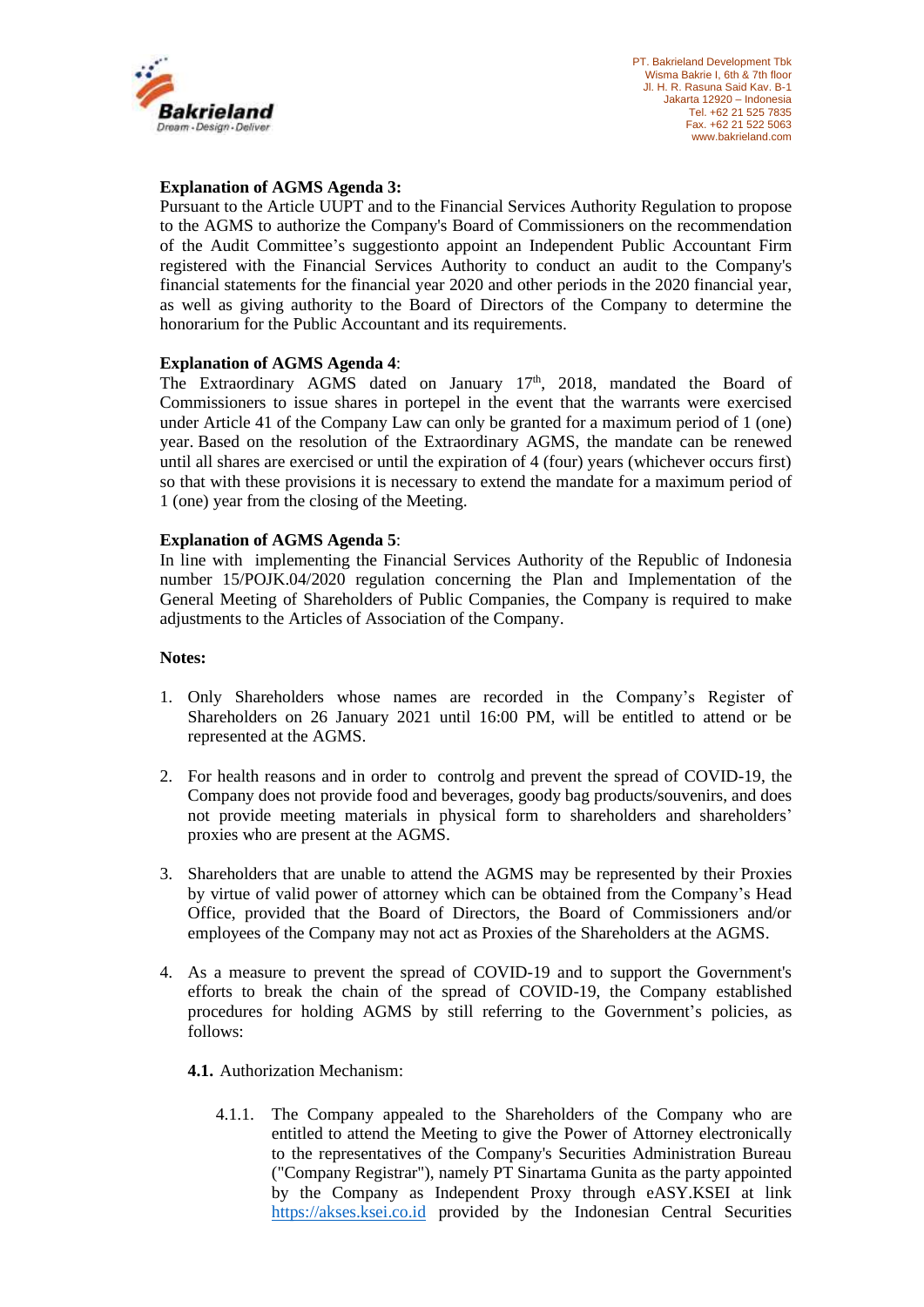

Depository since the Invitation to the AGMS until no later than 1 (one) working day before the AGMS is held, namely Wednesday, February 17, 2021, up to 12.00 WIB;

- 4.1.2. In addition to the electronic Power of Attorney above, Shareholders who are entitled to attend the AGMS can also provide written power of attorney conventionally. The Power of Attorney Form can be obtained everyday and / or during working hours at the Company's Securities Administration Bureau, namely PT Sinartama Gunita, at Sinar Mas Land Plaza Tower I, 9th Floor, Jalan MH. Thamrin No. 51, Jakarta 10350;
- 4.1.3. All Power of Attorney for the AGMS must be received by the Company's Securities Administration Bureau at the address listed in item 4.1.2 above at the latest by 16.00 Western Indonesian Time, at least 3 (three) working days before the Meeting date, namely Monday 15 February 2021;
- 4.1.4. Shareholders who give their Power of Attorney electronically through eASY. KSEI are expected to vote (e-voting) together with the granting of Power of Attorney at each agenda of the AGMS through eASY.KSEI, while Shareholders who give their Power of Attorney in writing are expected to include their votes for each Agenda of the Meeting on the written Power of Attorney.
- **4.2.** Mechanism of Physical Attendance at Meetings
	- 4.2.1. In accordance with Article 8 paragraph 4 and Article 9 of the Financial Services Authority Regulation No. 16/POJK.04/2020 concerning the Implementation of the General Meeting of Shareholders of Public Companies Electronically and Letter of the Financial Services Authority No .: S-124/D.04/2020 regarding Certain Conditions in the Implementation of the General Meeting of Shareholders of Public Companies electronically, the Company will be limiting the physical presence of Shareholders and/or Proxies at the AGMS. The Company will carry out a first come first serve system, namely prioritizing Shareholders or Proxies who have notified that they will be physically present, by sending a statement via electronic mail to: [corporate.info@bakrieland.com](mailto:corporate.info@bakrieland.com) by attaching a complete identity documents in the email to attend the AGMS. If the quota or quota has been met, the Company has the right to refuse further registration, and will announced the names of shareholders who are entitled to attend the AGMS on the Company's official website [https://www.bakrieland.com,](https://www.bakrieland.com/) so the Company strongly encourages other shareholders of the Company. those who do not received a quota or quota to grant power of attorney in accordance with number 4.1.1 above.
	- 4.2.2. The Company will deliver an announcement and/or confirmation of physical attendance of the names of shareholders entitled to attend the AGMS physically no later than 3 (three) working days prior to the date of the AGMS.
	- 4.2.3. Shareholders or their legal proxies who do not get a quota or are not listed in the announcement and/or confirmation submitted by the Company as